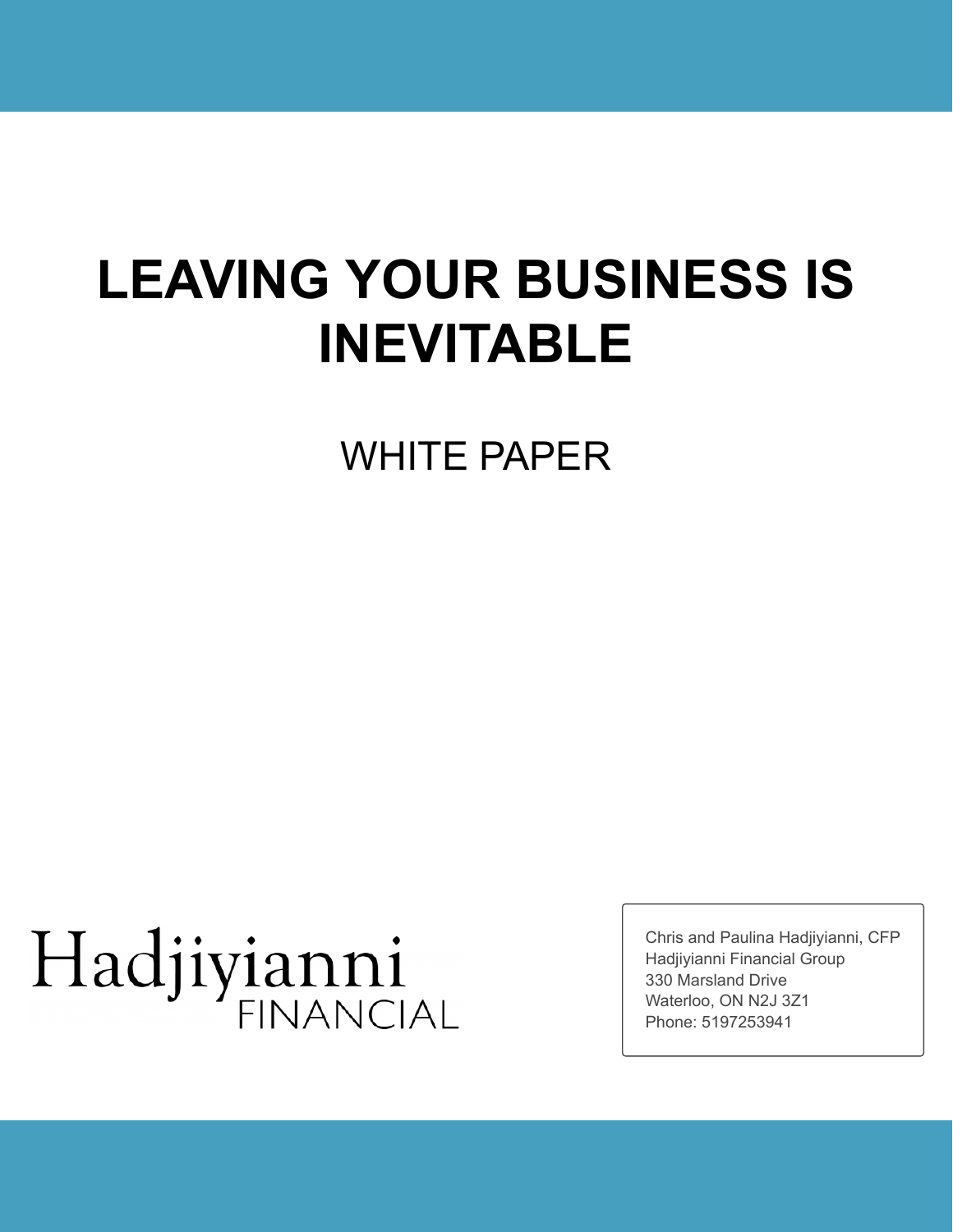# **Introduction**

*This white paper contains an overview of The BEI Seven Step Exit Planning Process™. We have white papers describing many of the Process's elements in detail. Please contact the advisor who gave you this white paper if you'd like additional information about a specific topic.*

Owners begin thinking about the Exit Planning Process when two streams of thought begin to converge. The first stream is a feeling that they want to do something besides go to work every day: either they would like to be someplace else—doing something else—or they simply no longer get the same kick out of doing what they are doing.

The second stream is the general awareness of the following:

- They are close to financial independence.
- They are making significant strides toward reaching financial independence.
- They can achieve financial independence today by selling their businesses.

As these two streams converge, an owner's thoughts flow inevitably toward exiting the business. As these two streams converge for you, will your business be prepared for your departure on your terms? Consider the following fictional account.

*Peter Daniels told his advisor that he wanted to leave his food-processing company in five years by selling it for enough cash to maintain a comfortable post-exit lifestyle. A quick review of the company's financials suggested that with a current annual cash flow*

*of \$1 million (before Peter's salary of \$400,000), the company's estimated value was around \$4 million.*

*When Peter's advisor suggested that they create and implement a step-by-step process to increase value, minimize taxes, protect existing value from loss, and assure that his two key employees stay with the company after his exit, Peter agreed but did nothing more. Peter neither designed nor implemented an Exit Plan.*

*Five years later, Daniels Food Processing Inc. was essentially unchanged, but Peter's frustration had skyrocketed. An economic downturn had significantly affected business cash flow. Peter had reduced overhead but had done nothing to increase cash flow.*

*For example, he had neither created and updated business systems (especially any marketing plan) nor restructured his inadequate and under-motivated management team.*

*Peter was still at least five years away from his exit.*

Exit Planning is more than thinking and talking. It is taking the actions necessary to enable you to reach all of your Exit Objectives. These Objectives include leaving your business when you want, to the successor you choose, for the amount of cash you desire.

Further, Exit Planning takes time. The farther in advance you start planning for your exit, the more options you have and the better the outcome is likely to be.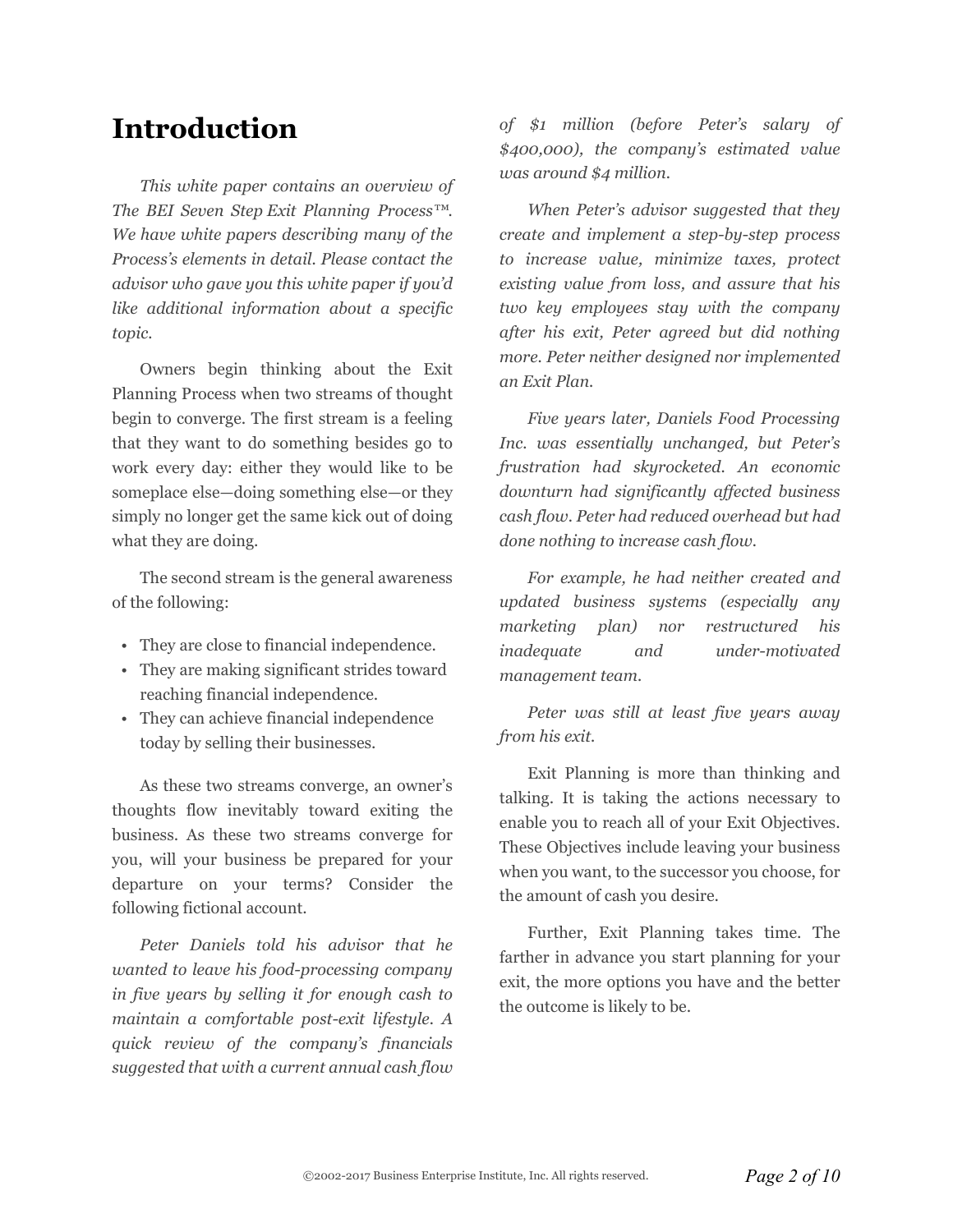The Exit Planning Process we describe in this white paper was created over 20 years ago and has been refined by the experience of thousands of owners and their advisors.

> While each Exit Plan is as unique as the owner who creates it, properly crafted Exit Plans have several signature characteristics.

- They aim to **increase business value** both in the short and long term.
- They are **put into writing** so that all involved can measure their progress toward the owner's goals.
- They **incorporate accountability** by holding the owner and each advisor to deadlines for completing each task.

# **Summary of the Seven Steps**

*If you would like an illustration of the seven-step path from where you are to your successful exit, please ask us for our Exit Plan Road Map.*

Before we describe each Step of The BEI Seven Step Exit Planning Process in detail, it will be helpful to summarize the Steps as questions. Think about how you'd answer each one.

**Step One: Set Exit Objectives/Goals.** Have you determined your primary Exit Objectives in leaving the business, such as the following?

- Your desired departure date?
- The income you need to achieve your financial objectives?

• The person to whom you want to leave the business?

Do you have secondary objectives, such as taking care of certain employees or continuing the family legacy?

**Step Two: Quantify Available Resources.** Do you know how much your business is worth? Do you know what the business' cash flow is likely to be while and after you leave it? Do you know the amount of income you can expect to receive from your non-business investments after you exit the business?

**Step Three: Focus on Business Value.** Do you know how to increase the value of your ownership interest? Do you know how to protect the business value you've already created? Do you know which actions are necessary to minimize income taxes not only today but also when you transfer ownership?

**Step Four: Sale to Third Party.** Do you know how to sell your business to a third party in a way that will maximize your cash *and* minimize your risk and tax liability?

**Step Five: Transfer to Insiders (coowners, family members, or key employees).** Do you know how to transfer your business to family members, co-owners, or employees under the following conditions?

- Without losing control of the business until you have all of your cash in hand?
- While paying the lowest allowable amount in taxes?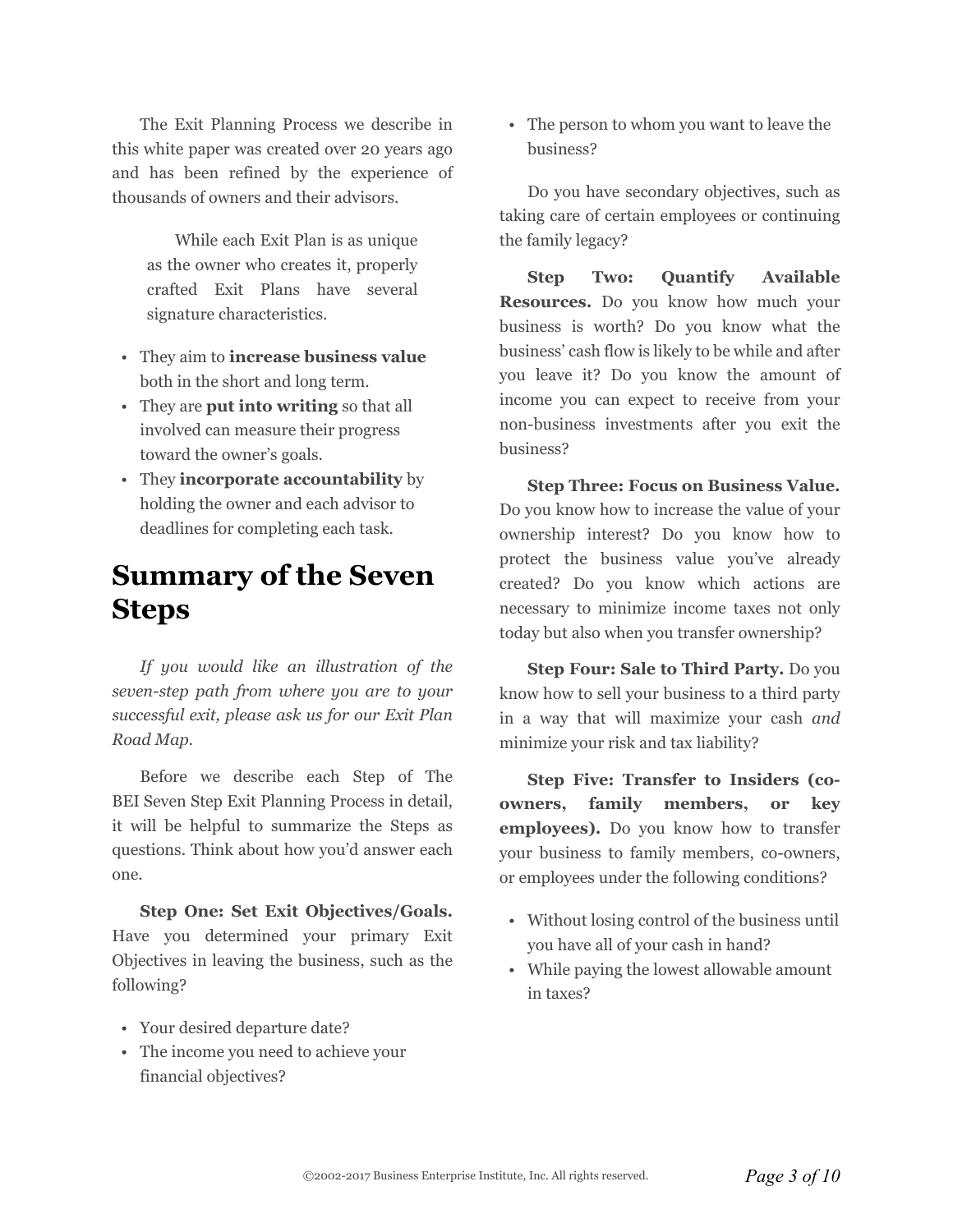**Step Six: Develop a Contingency Plan for the Business.** Have you done what it takes to ensure that the business survives if you do not?

**Step Seven: Develop a Contingency Plan for the Owner's Family.** Have you provided for your family's financial well-being and continuity should you die or become incapacitated both before *and* after your ownership transfer?

# **The BEI Seven Step Exit Planning Process**

#### **Step One: Set Exit Objectives/Goals**

*When a man does not know which harbor he is heading for, no wind is the right wind. –Seneca*

Seneca's advice is as sound for business owners today as it was centuries ago. Yet, few owners heed that advice or appreciate its implicit warning.

Many owners do not set Exit Objectives precisely because it is too emotionally wrenching to contemplate separating themselves from a business they have created, nurtured, lived with, suffered with, brought to maturity, and in which they have totally immersed themselves.

Your Exit Plan should be based on your goals. It is difficult, if not impossible, for any planning professional to engage you in the Exit Planning Process until you are emotionally prepared to begin planning to leave your business.

#### **Where Do I Start?**

The Romans believed "victory loves careful preparation," and we know that preparation starts with setting achievable goals. However, owners who are emotionally ready to face their departures often do not know what to do or where to begin. This is the point at which the need to set clear, simple Exit Objectives is paramount.

From our case study, Peter's problem was not that he was without a goal: He knew he wanted to exit in five years with financial security. He also knew he needed to build business value, and if asked, he probably assumed that the only way to reach that goal was to sell to a third party. However, in failing to create and act on a plan more specific than waiting for a buyer to appear, Peter failed to progress toward his exit*.*

There are three straightforward Exit Objectives that, once established, allow owners to cut through a lot of muddled thinking that otherwise bars them from moving forward. These Objectives are as follows:

- 1. Knowing how much longer they want to work in the business before retiring or moving on.
- 2. Determining the annual after-tax income they want during retirement (in today's dollars).
- 3. To whom they want to transfer the business:
	- Family?
	- Key employees?
	- Co-owner(s)?
	- Outside third party?
	- Employee stock ownership plan (ESOP)?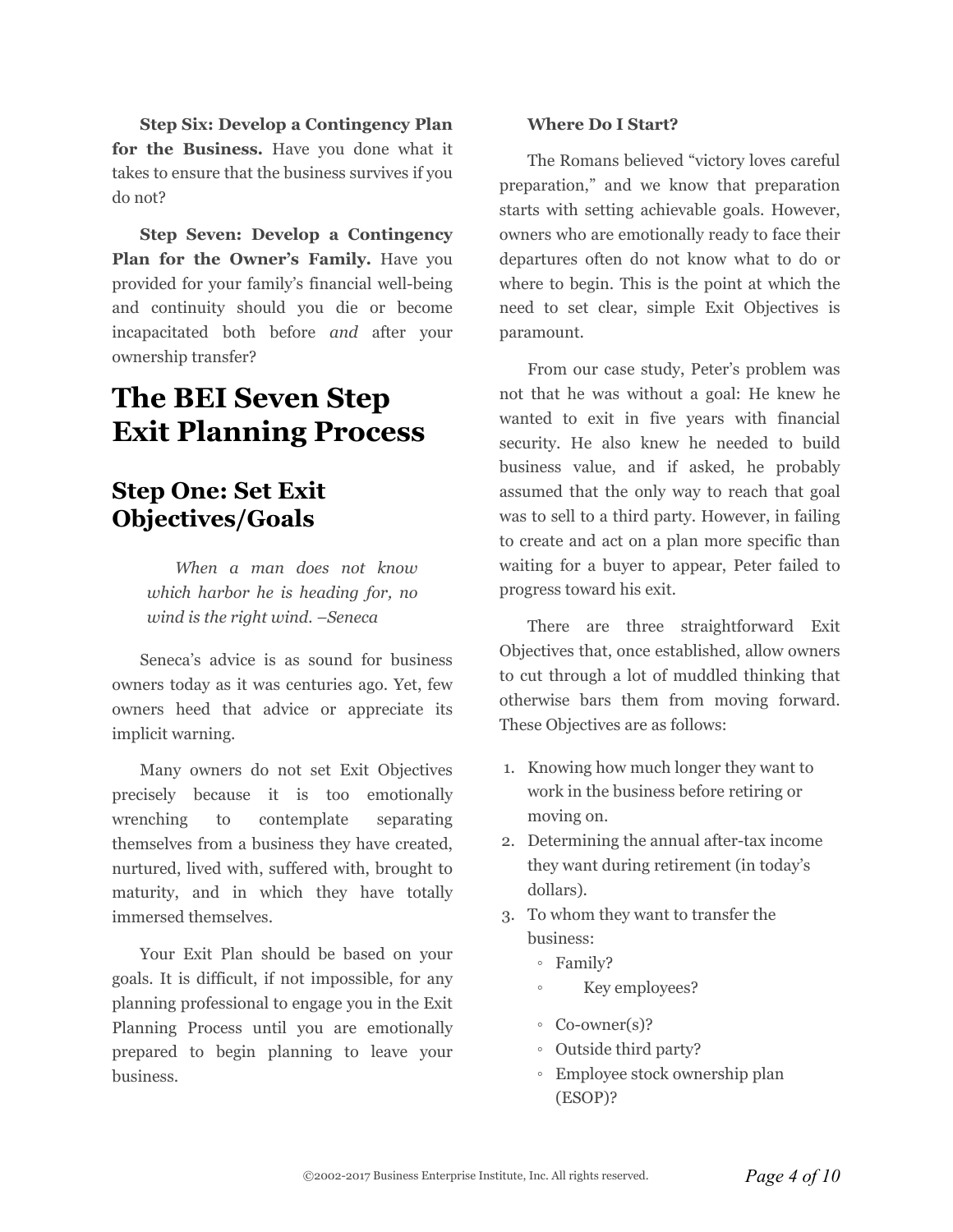No owner can effectively begin planning (or acting in an efficient and coordinated manner) to leave his or her business without establishing each of these Objectives.

Many owners set other objectives as well, such as the following:

- Maintaining family harmony.
- Providing for one or more employees.
- Transferring wealth to family members.
- Getting maximum value for the business.
- Giving to charity.
- Taking the business to the next level with someone else's money.
- Living a life of significance.

Remember, your objectives direct all subsequent planning efforts and actions. You are the person primarily responsible for this Step, but you do not need to work alone.

**Who can help?** Owners do not need to reinvent the Exit Planning wheel themselves. We have experience in creating and implementing Exit Plans for owners with varying goals and in a variety of industries.

# **Step Two: Quantify Available Resources**

A universal ownership objective is to secure the income stream that you (the owner) and your family will need to support a future lifestyle.

The following three elements constitute your financial resources:

- 1. Business value.
- 2. Non-business sources of income.
- 3. Projected business cash flow.

#### **A Word About Business Value**

Knowing the value of the business is critical to the planning necessary to successfully exit your business, because for most owners, their businesses are their most valuable asset.

Accomplishing financial goals depends on converting that asset to cash.

Based on owners' knowledge of the current value of their businesses, owners and their advisors can determine the following:

- 1. Whether an owner's financial objectives can be met at present through a conversion of value to cash.
- 2. How much the business' value must grow in order to reach the owner's retirement objectives (this is more common than the preceding point).
- 3. Whether, and how quickly, they make progress.

# **Step Three: Focus on Business Value**

There are three parts to focusing on business value:

- 1. Increase the value of your business.
- 2. Protect its existing value.
- 3. Minimize current tax liability and liability when you transfer ownership.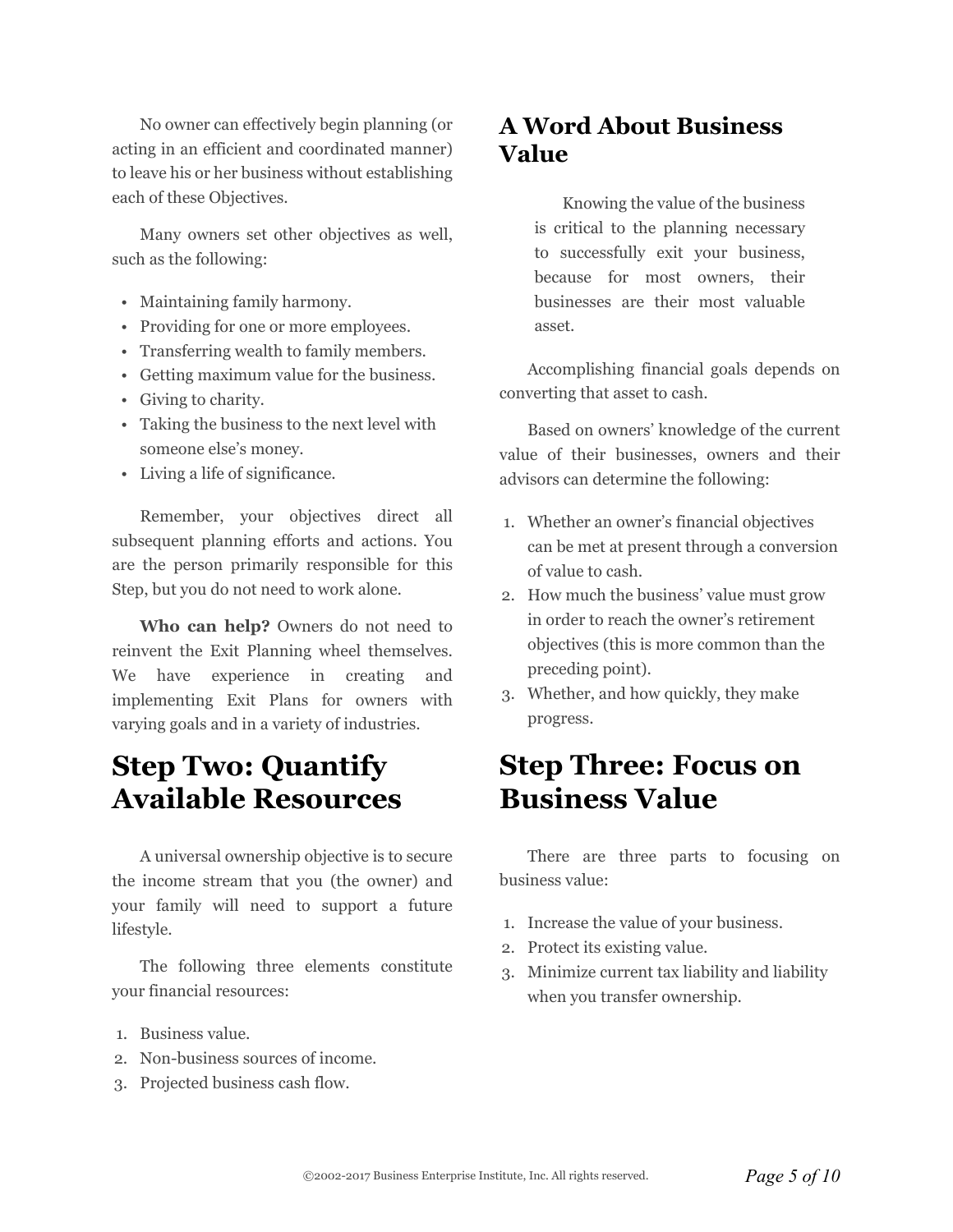#### **Increase Business Value**

An inevitable byproduct of a consistently well-run business is consistently increasing value. There are numerous actions an owner can and should take to maximize value. These include the following:

- Maintaining and consistently increasing cash flow.
- Creating and using efficient systems.
- Documenting the sustainability of earnings.
- Motivating and keeping key employees.

This Step goes to the heart of a successful business and to the essence of your role within the business: to enhance value.

#### **Minimize Risk**

A future buyer may not even consider purchasing your company if there's a risk that its value will decrease. Have you taken steps to make sure your key employees stay with a new owner after you exit?

In the earlier case study, one of Peter's pressing issues was the risk that one (or both) of his key employees could leave the company. Peter had neither financial incentives in place to induce key employees to stay nor any restrictions to prevent them from leaving and taking employees, customers, vendors, and other relationships with them. Once Peter got serious about exiting, this was one of the first areas he addressed.

#### **Minimize Tax Liability**

There are a number of tax-minimizing techniques owners employ as they work toward their exits. Charitable remainder trusts, ESOPs, defined benefit plans, and lowest defensible value are examples of tools we use to minimize taxes. (We have white papers regarding keyemployee incentive plans and other Value Drivers. Please contact us to request them.)

At best, it takes years to reap the benefits from most tax-planning strategies. Assuming both income- and business-tax rates are likely to increase, can you afford to wait to investigate various tax-saving strategies?

# **Step Four: Sale to a Third Party**

There are a variety of ways to market a business for sale, but if your company is worth at least \$5 million, one of the best ways to reap top dollar is to have an investment-banking firm orchestrate a competitive (or controlled) auction.

In a competitive auction, multiple qualified buyers come to the negotiating table at the same time, all with the same information and all prepared to make an offer for the company. This process maximizes sellers' leverage and enables them to select the sale price, deal structure, and ongoing operating philosophy that are most attractive.

Key to the success of this process is the ability to bring a large number of qualified buyers to the table at the same time. Of course, competitive auctions don't just happen. They take careful preparation, marketing, and execution.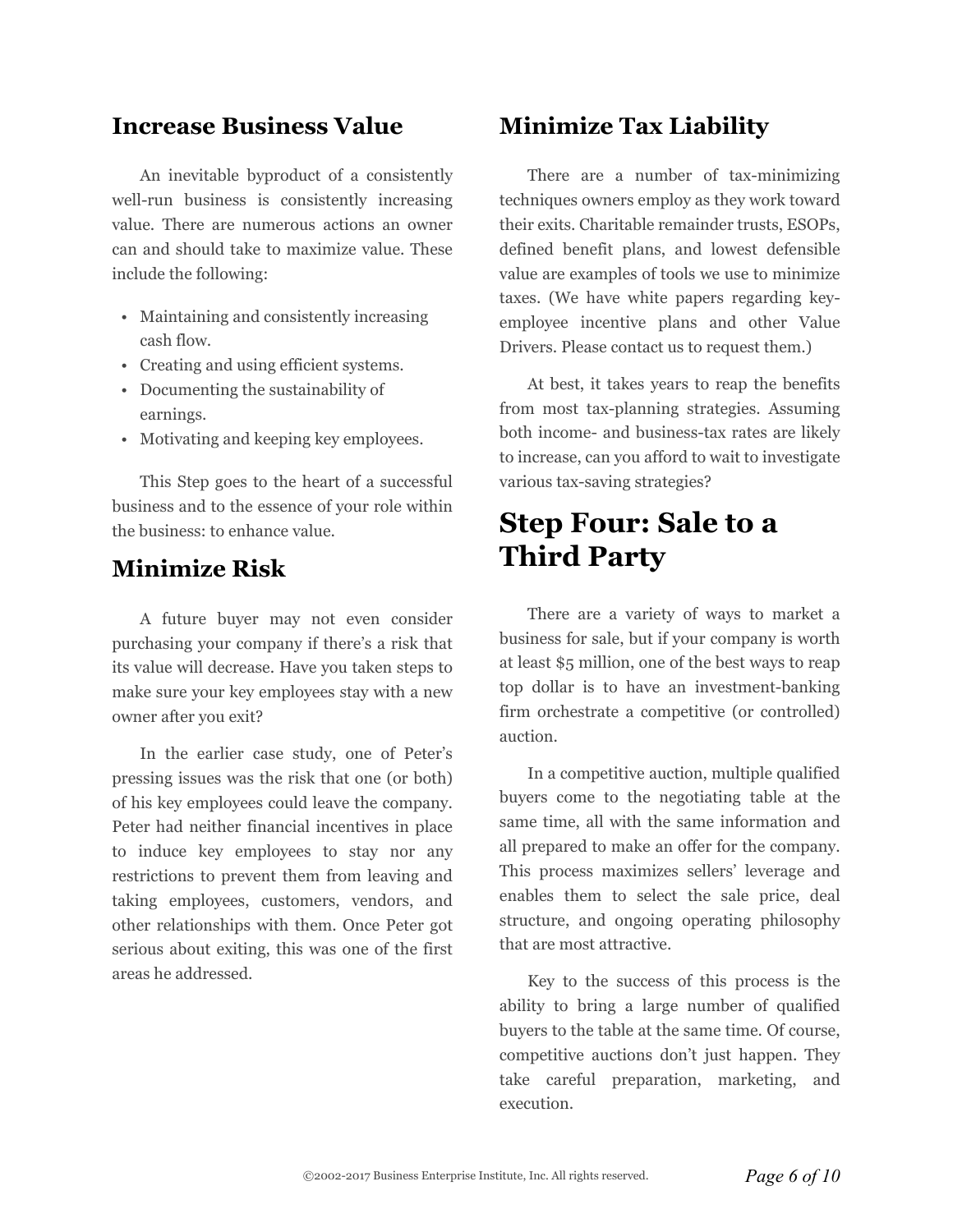If your company is worth less than \$5 million, you may be able to retain the services of an investment banker skilled in competitive auctions, but more likely, you will use the services of a business broker and engage in a negotiated sale.

Again, a key to success is using the most capable broker available.

# **Step Five: Transfer to Insiders (co-owners, family members, or key employees).**

Owners who wish to transfer their businesses to family, co-owners, or key employees must do the following:

- Minimize the income-tax consequences of the transfer to both the seller and the buyer.
- Minimize the departing owner's risk of not being paid the entire purchase price by having the owner stay in control until he or she receives every dime of the purchase price.

The reason we emphasize these two conditions is simple: The buyers (children, coowners, or key employees) have no cash.

#### **Minimize Taxes**

The only way you (as the owner/seller) will receive your purchase price is to receive installment and other payments directly from the company over an extended period of time. All of the money you receive will come from the business' future cash flow (i.e., income the business earns after you depart).

*…it is imperative that your Exit Plan works to minimize the tax consequences to the business and to the buyer in order to preserve a greater part of the company's cash flow for the departing owner.*

Therefore, it is imperative that your Exit Plan works to minimize the tax consequences to the business *and* to the buyer in order to preserve a greater part of the company's cash flow for the departing owner. There are several techniques we can use to accomplish this.

#### **Minimizing ownership value of the business**

The lower the price paid for the ownership interest, the fewer dollars are subject to the double-tax whammy. The first whammy is the income tax charged to the buyer (i.e., key employee, co-owner, or family member), and the second whammy is the capital-gains tax assessed against the seller (i.e., the departing owner).

In other words, for the seller to receive money for his or her ownership interest, the company must first earn the cash that the buyer pays tax on when he or she receives it. The buyer then pays that after-tax amount to the seller as partial payment for the ownership interest, and the seller (owner) pays a capitalgains tax upon receiving that money. Hence, there is a double tax on each dollar of cash flow earned by the business that is used to pay for the departing owner's interest in the company.

#### **Create unfunded obligations**

The best way to protect the business' cash flow (or "golden goose") from the double tax is to create unfunded obligations to the owner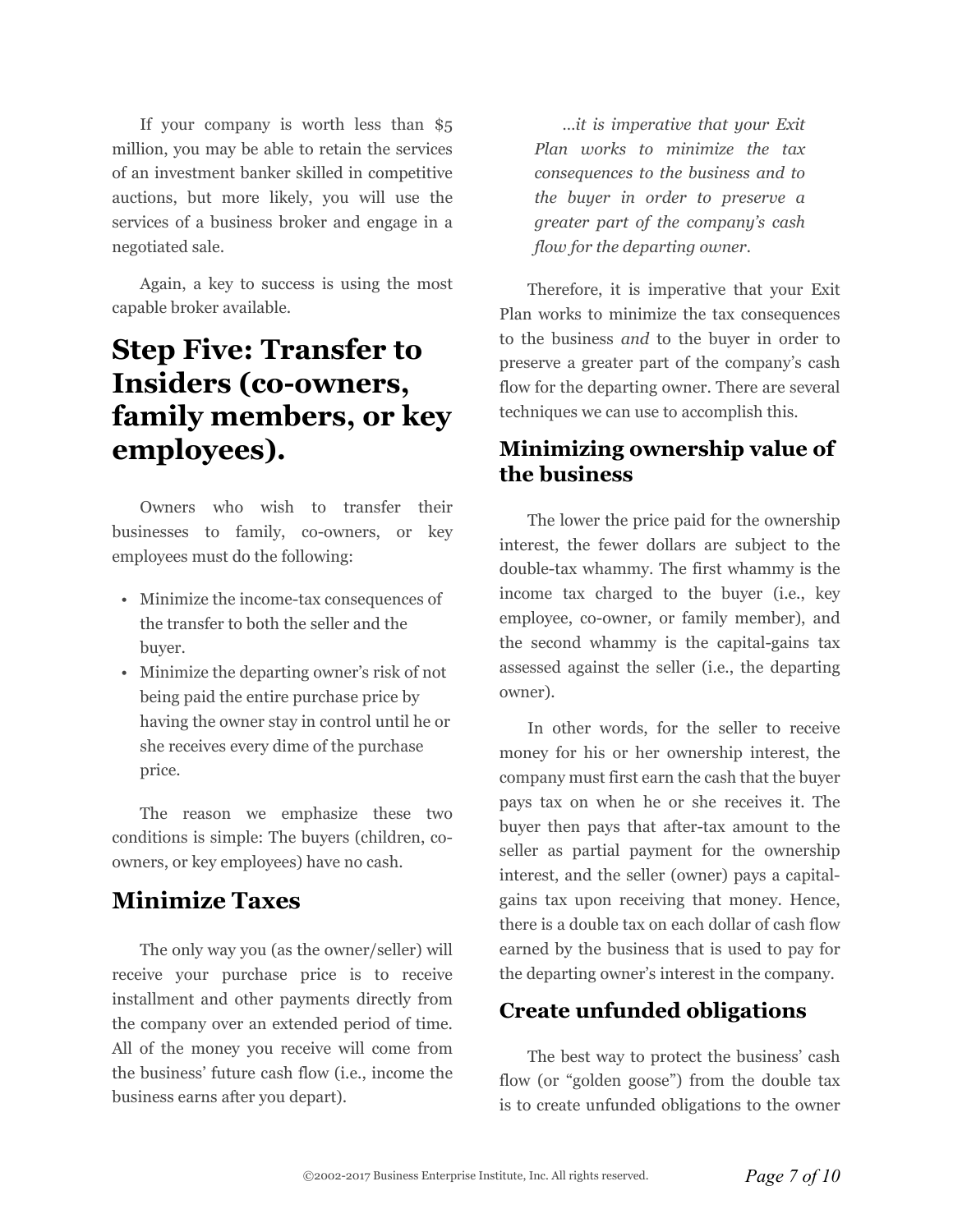from the business long before the actual transfer. These obligations include the following:

- Non-qualified deferred compensation for you (the owner).
- Leasing obligations between you and the business, such as a building or equipment.
- Indemnification fees.
- Licensing and royalty fees.
- Subchapter S dividends.

#### **Reduce risk by maintaining control**

The best way to minimize a departing owner's risk of not receiving the full purchase price is to keep that owner in control until he or she receives every dollar. To accomplish this, your Exit Plan might include one or more of the following techniques:

- Securing personal guarantees from the buyer, including business and personal assets.
- Holding a controlling interest in your company until financial security is assured. One technique is to use a two-phase process in which the insiders purchase a minority interest in the business.
- Remaining involved in the company until you are satisfied that the cash flow will continue without you.

Transferring a business to children, coowners, or key employees is a high-risk venture. The owner's ace in the hole is usually the option to sell to an outside party if the insiders/buyers are unable to fulfill their obligations.

# **Step Six: Develop a Contingency Plan for the Business**

One of the benefits of developing an overall exit strategy is that you quickly appreciate how contingency planning is an integral part of it. Taking prudent measures so that your business survives if you don't is a natural part of the Exit Planning Process.

In an ideal situation, business-continuity needs upon the death or incapacitation of an owner can be met by a business-continuity agreement with a co-owner. However, most businesses are solely owned.

If sole owners do nothing else, they have a duty to their families and businesses to create written plans that answer the following questions:

- In my absence, who can be given the responsibility to continue and supervise the following:
	- Business operations?
	- Financial decisions?
	- Internal administration?
- How will these people be compensated for their time and, most importantly, their commitment to continue working until the company is transferred or liquidated?
- What should happen to the business upon my death or permanent incapacitation?

When owners make the decision to begin transferring their businesses, the last thing they are likely to consider is the need for adequate planning to protect the business if they should suddenly die or become incapacitated. Yet, this is precisely the point at which the business is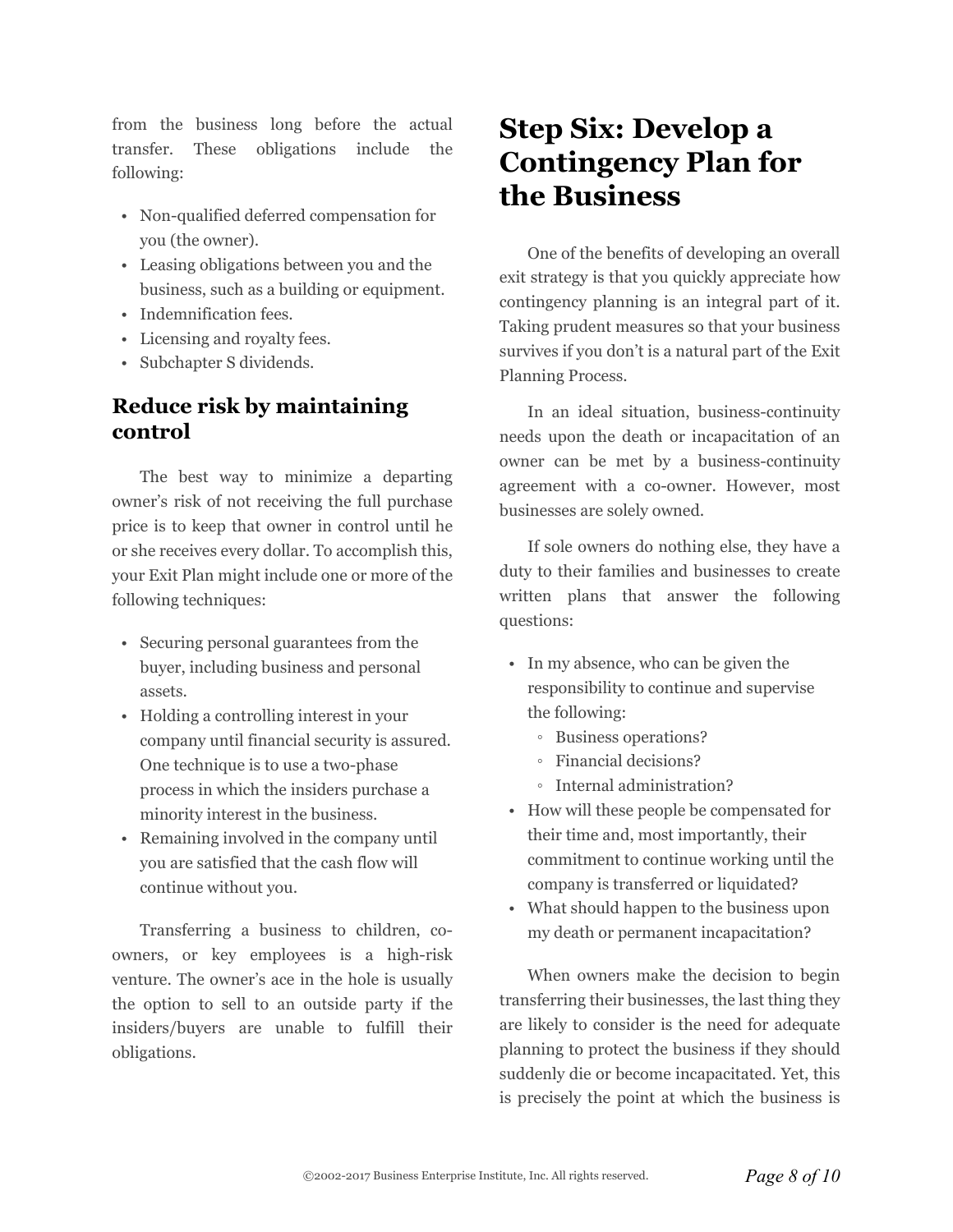most vulnerable: It has peaked in value, but the event creating liquidity (i.e., the sale of the business) is likely years away.

The remedy is usually straightforward: adequate legal documentation in the form of a buy-sell agreement or a stay-bonus program that includes adequate funding for important employees.

## **Step Seven: Develop a Contingency Plan for the Owner's Family**

With this final Step, your Exit Planning Process comes full circle.

Review your financial objectives established in Step One: If you don't survive until your business exit, which financial resources will your family need and where will they come from? Which actions can you take to minimize or avoid estate taxes?

> *Unlike some of your lifetime objectives (e.g., financial security), Estate Planning Objectives and business-continuity objectives are relatively easy to meet upon your death or incapacitation.*

As a business owner, your Estate Plan is another part of your overall Exit Plan. Unlike some of your lifetime objectives (e.g., financial security), Estate Planning Objectives and business-continuity objectives are relatively easy to meet upon your death or incapacitation. To acquire the liquidity sufficient to meet your financial objectives, consider the purchase of life insurance and disability insurance. You may be surprised by how easy it is to meet afterdeath objectives using insurance.

Once owners complete the first two Steps of the Process (Setting Objectives and Quantifying Available Resources), they often jump to this final Step (preparation of appropriate Estate Planning documents and funding financial needs using insurance) so they can minimize the financial impact their death would have on their families and their companies' ability to survive.

# **Conclusion**

All of the techniques that produce operational business success (learning from mistakes; developing business strategies based on experience, and trial and error; and conducting business efficiently and effectively) do not guarantee a successful business exit.

Sadly, the valuable experience owners develop over the course of their business lives does not equip them to leave their businesses successfully. Experience, learning, and trial and error all require time, a luxury most business owners do not enjoy as they approach the end of their ownership lives.

All this planning sounds complex and time consuming, but it does not have to be. We can help create a written and comprehensive Exit Plan that gets you the money you need, achieves all of your other objectives in a timeand cost-efficient manner, and meets the following criteria:

- Based on your Objectives.
- Includes all Seven Steps summarized in this white paper.